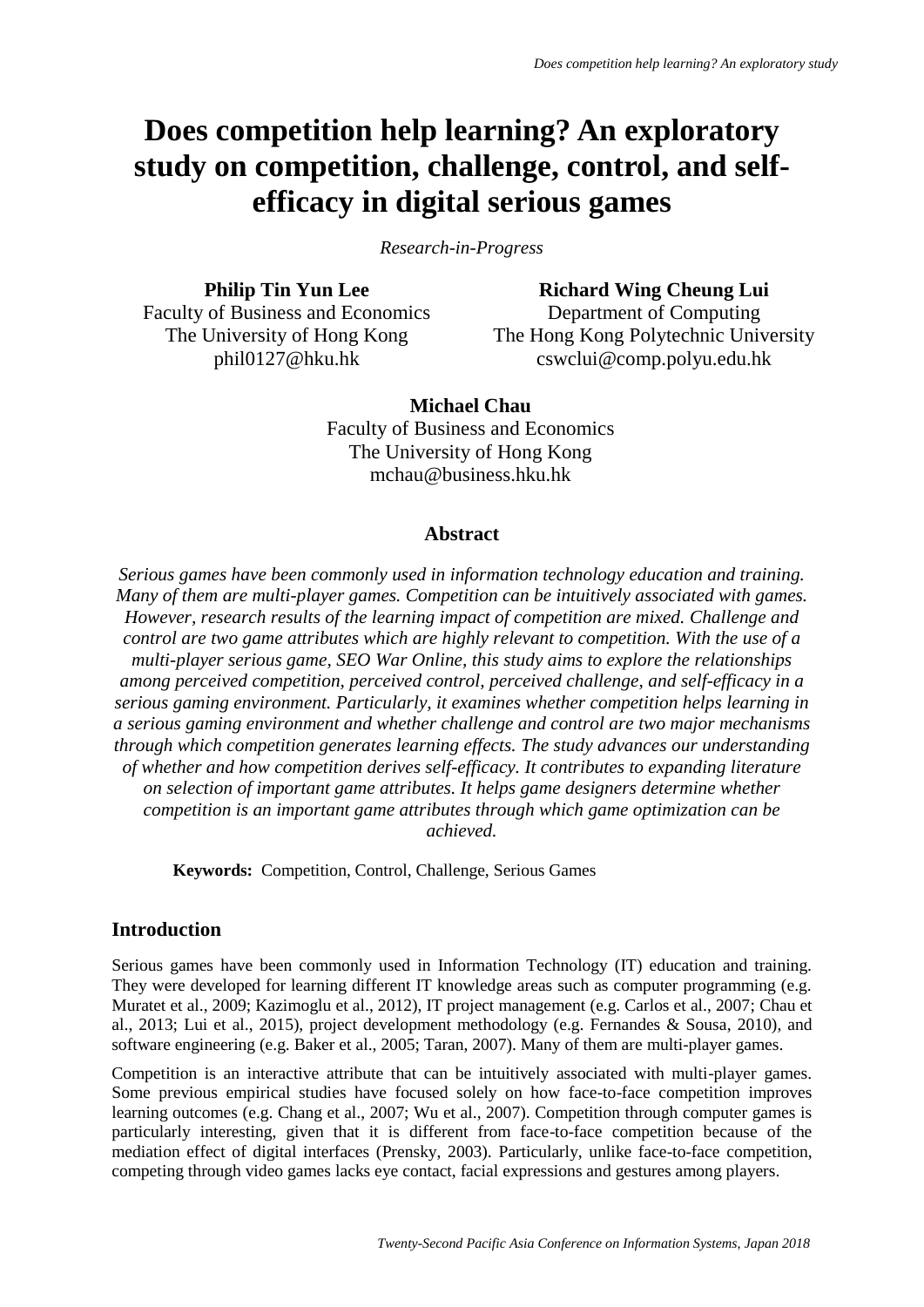No consensus has been reached among researchers on whether competition is conducive to learning. Some studies have supported that competition strengthened motivation (Yee, 2006; Muratet et al., 2009; Burguillo, 2010, Admiraal et al., 2011). However, Deci et al. (1981) showed that students have lower intrinsic motivation when they are required to compete against their counterparts on solving puzzles. Losing the games at last would reduce players' intrinsic motivation (Reeve & Deci, 1996). Van Eck and Dempsy's (2002) proposed that competition is good only when students do not perform at their maximum levels. Stapel and Koomen (2005) stated that competition exposes students to social comparison so that the students focus on their difference to their counterparts. Losing the game may therefore adversely affect students' confidence. Cheng et al. (2009) found that students who have low self-efficacy feel discouraged and frustrated in competitions against those who have stronger selfefficacy. Vandercruysse et al. (2013) proposed that the impact of competition in a gaming environment on students' learning and motivation depends on the students' perception of the environment. The students who consider themselves as playing the game in a gaming environment instead of a learning environment gain better learning experience during competition. Santhanam et al. (2016) showed that high competition among players reduces their self-efficacy.

The inconsistency among studies may be rooted in inadequate understanding how competition derives learning outcomes in the game-based learning environment (Song et al., 2013; Santhanam et al., 2016). Challenge and control are among the earliest established game attributes (Malone & Lepper, 1987). They are highly relevant to competition. Self-efficacy, on the other hand, is a critical learning outcome (Marcolin et al., 2000; Santhanam et al., 2016). Our study explores the inter-correlation among competition, perceived challenge, perceived control and self-efficacy. Our study aims to answer two research questions: (1) does competition lead to an increase in self-efficacy; and (2) do perceived challenge and perceived control mediate the relationship between competition and selfefficacy. In other words, we examine whether competition helps learning in a serious gaming environment and whether challenge and control are two major mechanisms through which competition generates learning effects. The study advances our understanding of whether and how competition derives an important learning outcome, namely self-efficacy. It contributes to the expanding literature on selection of important attributes of serious games. It helps game designers determine whether competition is an important game attributes through which game optimization can be achieved.

# **Theoretical Background and Hypothesis Development**

## *Self-efficacy*

Self-efficacy addresses people's confidence in their ability to master a task. A more precise definition is "people's beliefs in their capabilities to mobilize the motivation, cognitive resources, and courses of action needed to exercise control over events in their lives" (Bandura, 1989, p.1175). People who possess stronger self-efficacy of a task are more willing to spend time and efforts on that task (Bandura, 1989). Self-efficacy has been commonly used as an important learning outcome of serious games and also many other more traditional training programs (Marcolin et al., 2000; Li et al., 2013; Santhanam et al., 2016).

According to theories on achievement motivation, people develop their perception of competence with reference to the abilities and efforts of other members in a normative reference group (Nicholls, 1984). Game players recognize their own achievement through interpersonal interaction in games (Crawford, 1984). We expected that players develop their confidence in their ability through competition against others, and posit the first hypothesis:

*H1: Competition has a positive direct effect on self-efficacy.*

#### *Challenge*

Challenge is among the most important attributes of serious games (Sweetser & Wyeth, 2005). It refers to the appropriate level of challenge that matches players' skill. A number of researchers used the term *conflict/challenge* instead of *challenge* (e.g. Prensky, 2003; Pavlas et al., 2009; Wilson et al.,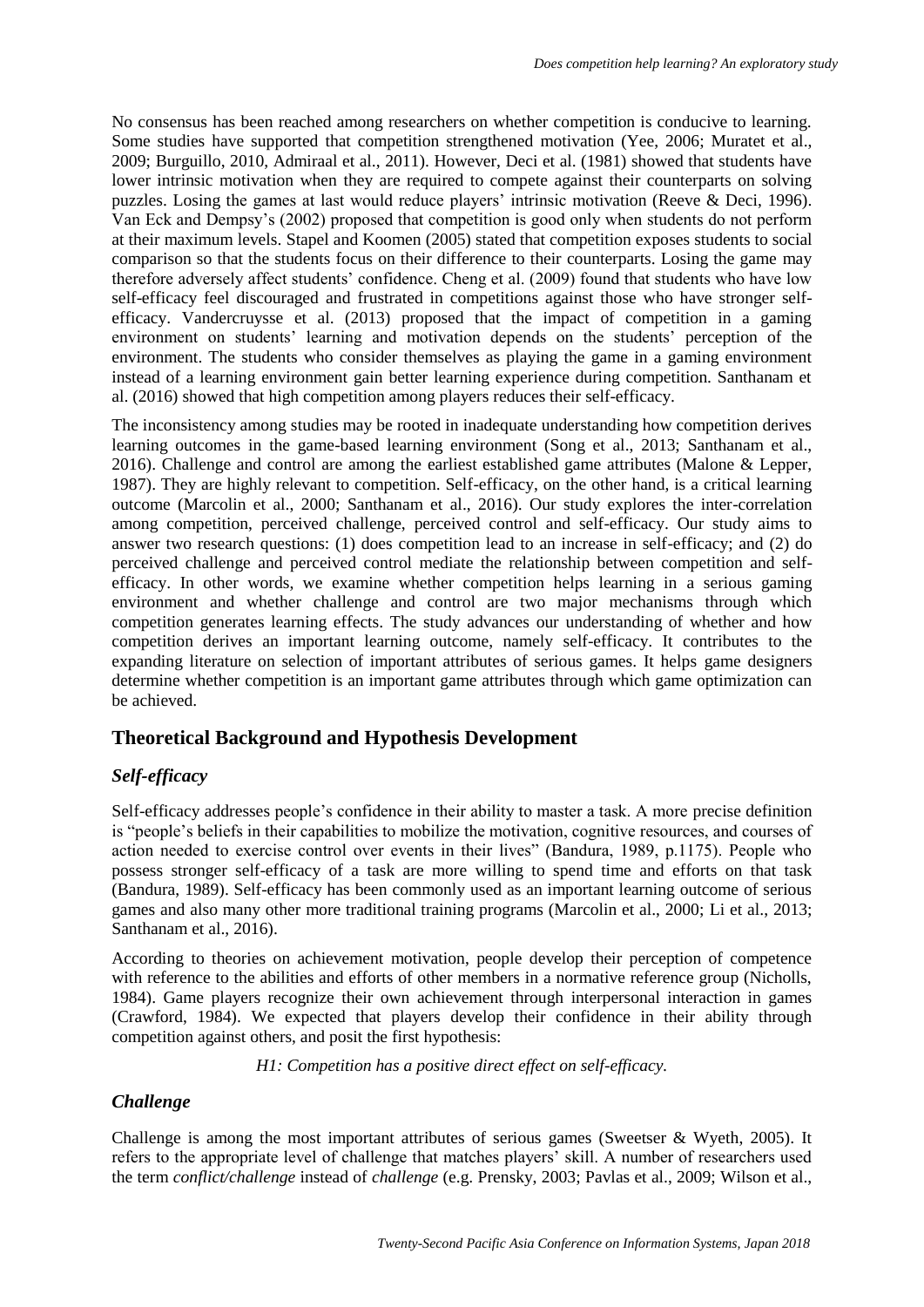2009; Marlow et al., 2016). According to Crawford (1984), conflicts are the obstacles that players have to overcome in the game. The conflicts prompt interaction between players and the game. There are four kinds of conflicts, including direct, indirect, violent and non-violent. Crowford noted that the agent whom players have conflicts with can be an individual human or a computer simulated player.

More conflicts generate more interaction among players. The interaction "transforms the challenge of the game from a technical one to an interpersonal one" (Crowford, 1984, p. 12). More conflicts imply more intensive challenges in the game among competing players. Thus, we expected that competition is positively correlated with challenge. This leads to the second hypothesis:

#### *H2: Competition has a positive direct effect on challenge.*

According to flow theory (Csikszentmihalyi, 1975), people can gain the optimal experience of activities if their skills match the level of task difficulty. An activity that is too easy or too hard cannot generate much intrinsic interest. In the context of serious games, perceived challenge enhances intrinsic motivation to learn. An optimal level of challenge is the amount of challenge that stimulates people to gain the greatest intrinsic motivation (Malone & Lepper, 1987). The appropriate level of difficulty generates motivating pressure for learning (Driskell & Dwyer, 1984). Self-efficacy is a commonly used construct to measure motivation to learn (Bandura, 1991).This theoretical background leads to the following hypothesis:

#### *H3: Challenge has a positive direct effect on self-efficacy.*

We further hypothesized that challenge is one of the mechanisms through which competition generate learning effects but not the only mechanism. We therefore posit that:

#### *H4: The effect of competition on self-efficacy is partially mediated by challenge (both mediated effect and direct effect exist).*

#### *Control*

Control has been considered as an elementary feature of a serious game (Malone, 1981; Kiili, 2005; Sweetser & Wyeth, 2005). It is a sense of control over players' actions in the game (Sweestser & Wyeth,  $2005$ ). Garris  $(2002, p.451)$  referred control to "the excise of authority or the ability to regulate, direct, or command something". According to Malone and Lepper (1987), control means the degrees that outcomes of the game depend on players' action, that choices of action in the game are large, and that the outcomes are apparent and salient. Several researchers proposed that control is an interactive attribute of games (Vogel et al., 2006; Marlow et al., 2016). Prensky (2003) identified the difference in social interaction and equipment interaction. At first glance, control is more of equipment interaction in Prensky's viewpoint. However, when it comes to competition against virtual players in the games, the line between the two kinds of interaction becomes blurred. Particularly, these virtual players, according to Crowford (1984), can generate conflicts against real players. Langer (1975) suggested that competition can lead to a perception of skill situation. People perceive an illusion of control, since they think that they can affect the situation by their skills. The actual situation, however, can be a chance situation in which people's actions have no effect on final outcomes. We predicted that players perceive a sense of control during competition, regardless of competing against real players or virtual players. We therefore posit the following hypothesis:

#### *H5: Competition has a positive direct effect on control.*

Literatures from various research areas have considered the desire for control as a human basic need (Fiske & Dépret, 1996). According to Csikszentmihalyi's (1996) flow theory, people gain a sense of control over actions through the optimal experience of an activity. Empirical findings also suggested that a greater sense of control leads to better game experience (Kim et al., 2015). Particularly, the sense of control is crucial for military simulation serious games (Fong, 2006). In the context of serious games, better gaming experience leads to better learning outcomes. In addition, power and control are two closely related constructs in the psychology literature. More control can generate the feeling of being in power (Dépret & Fiske, 1993). In other words, people who have more sense of control perceive stronger competence. This theoretical background leads to the following hypotheses: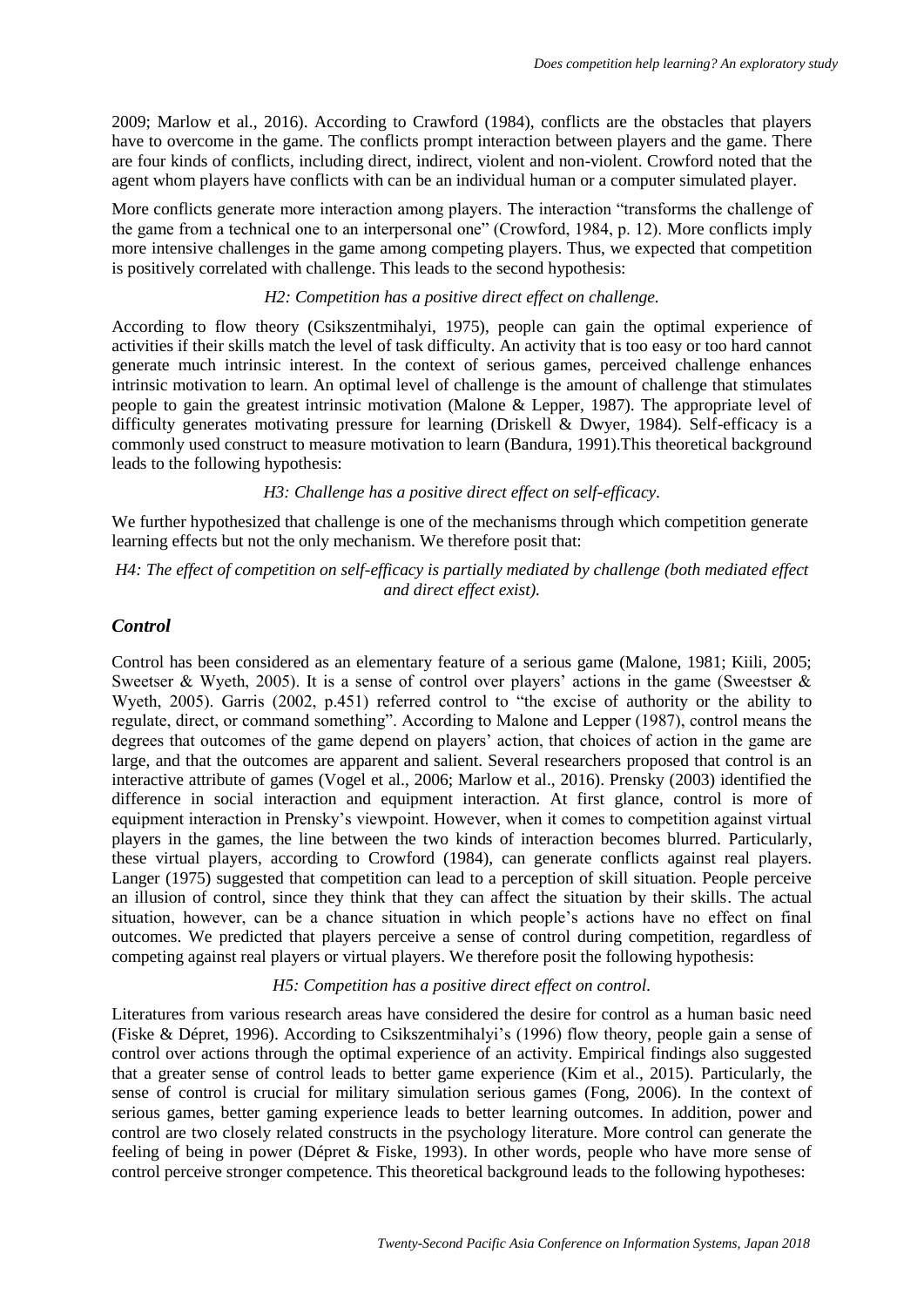### *H6: Control has a positive direct effect on self-efficacy.*

Furthermore, we hypothesized that control is another major mechanism through which competition generates learning effects. However, we predict that control and challenge are not the only two mechanisms. Competition may have its own influence on self-efficacy which is not generated through these two major mechanisms. Competition is expected to have its direct effect on self-efficacy. Hence, we posit that:

*H7: The effect of competition on self-efficacy is partially mediated by control (both mediated effect and direct effect exist).*

Figure 1 shows the research model of our study:



Figure 1: Research Model

# **Methods**

#### *Game Overview*

SEO War Online is a multi-player serious game that is used for learning search engine optimization knowledge. The game is a digitalized version of the face-to-face board game SEO War. Figure 2 shows the main board and some cards of SEO War. More details of SEO War are shown in (Lui & Au, 2018). In the game, players act as a digital marketing manager in four different universities respectively. They have to compete against each other in the game to promote their universities through online marketing campaigns with the use of their search engine optimization knowledge.



Figure 2: Main Board and Cards of SEO War

## *Experiment*

University students who take a computer science course will be recruited to participate in the study. They will play the serious game, SEO War Online, during their lecture hours. During the lecture, the instructors will first introduce background information of the game and briefly demonstrate how to play the game. The students will subsequently play the game in groups of four. Immediately after the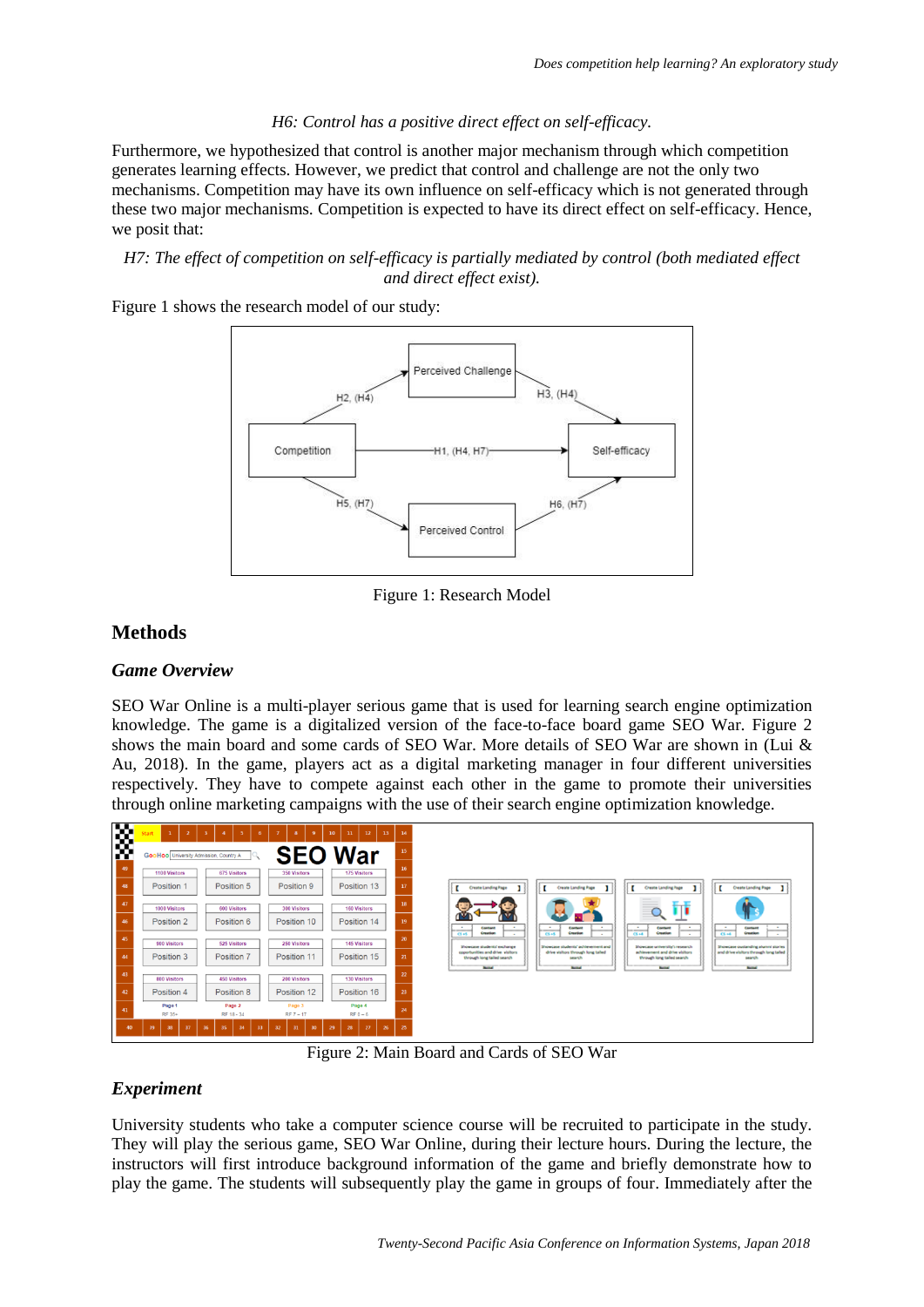game, the students will be required to fill in online questionnaires. They will be informed that their responses would be used for research purposes. The questionnaires were designed on the basis of questions from several relevant studies including Hsu et al. (2009), Tan et al. (2013) and Hamari et al. (2016). The responses are collected using a 5-point Likert scale (i.e., Strongly Agree, Slightly Agree, Neutral, Slightly Disagree, and Strongly Disagree). Some of the main questions to measure the constructs in the research model are shown in Table 1. These questions have been validated before by tests of convergent validity and discriminant validity in a pilot study using SEO War. The pilot study was conducted similarly as the aforementioned procedures.

The experiment, nonetheless, involves limitations. First, given that the game requires some basic knowledge in search engine optimization, only computer science students are recruited. Second, all data collected are self-reported.

| Constructs       | Questions                          | Constructs    | Questions                                      |
|------------------|------------------------------------|---------------|------------------------------------------------|
| Competition      | I competed with other game         | Perceived     | I can control my status and                    |
| (IC1)            | players during the game.           | Control (AC1) | performance in the game                        |
| Competition      | I enjoyed competing with other     | Perceived     | I can play the game using                      |
| (IC2)            | players.                           | Control (AC2) | various strategies                             |
| Competition      | The game facilitates me to         | Perceived     | I felt I influenced other                      |
| (IC3)            | compete with other players.        | Control (AC3) | players in the game.                           |
| Perceived        | The game provides an appropriate   | Self-efficacy | I am more confident in SEO                     |
| Challenge $(C1)$ | test of my skills.                 | (S1)          | knowledge.                                     |
| Perceived        | The game challenges me to          | Self-efficacy | I am more confident in                         |
| Challenge $(C2)$ | perform to the best of my ability. | (S2)          | learning social media and its<br>applications. |
| Perceived        | When playing the game, I           |               |                                                |
| Challenge $(C3)$ | experienced the level of challenge |               |                                                |
|                  | that matches my skill level.       |               |                                                |

**Table 1. Main Survey Questions**

# **Data Analysis**

The PLS-SEM (partial least squares structural equation modeling) approach will be used to analyze the data. We choose PLS-SEM because: (1) the size of our data set is not large, and (2) our model is prediction-oriented. These reasons align with Wong's (2013) conditions for adopting PLS-SEM. We use the analytic tool SmartPLS 2.0 M3 (Ringle et al., 2005) for our analysis. Three criteria, including sample size, convergent validity, and discriminant validity, will be checked to justify the adoption of PLS-SEM.

For a typical research study that has a 5% significant level, a 80% statistical power and more than  $0.25 \text{ R}^2$  value, according to Wong (2013), the minimum sample size for a research model which has no more than 3 arrows pointing to any latent variables is 59. Chin (1998) proposed that the sample size requirement should be at least 10 times larger than the block that possesses the largest number of formative indicators, and also at least 10 times larger than the construct that has the most constructs influencing it. Based on Chin's suggestion, the minimum sample size is 30 in our case. Average variance extracted (AVE) and composite reliability (CR) will be used to verify the convergent validity. AVE of each construct should be larger than 0.5 (Fornell & Larcker, 1981). Composite reliability (CR) should be greater than 0.7, unless the study is exploratory in nature (Bagozzi  $\&$  Yi, 1988; Wong, 2013). We will follow Chin's (2010) recommendations to verify the discriminant validity. First, the loadings for each item should be larger on its own construct than its cross-loadings on other unintended constructs. Also, each construct should not have higher variance with other unintended items than its own items. In addition, the square root of the AVE of each construct should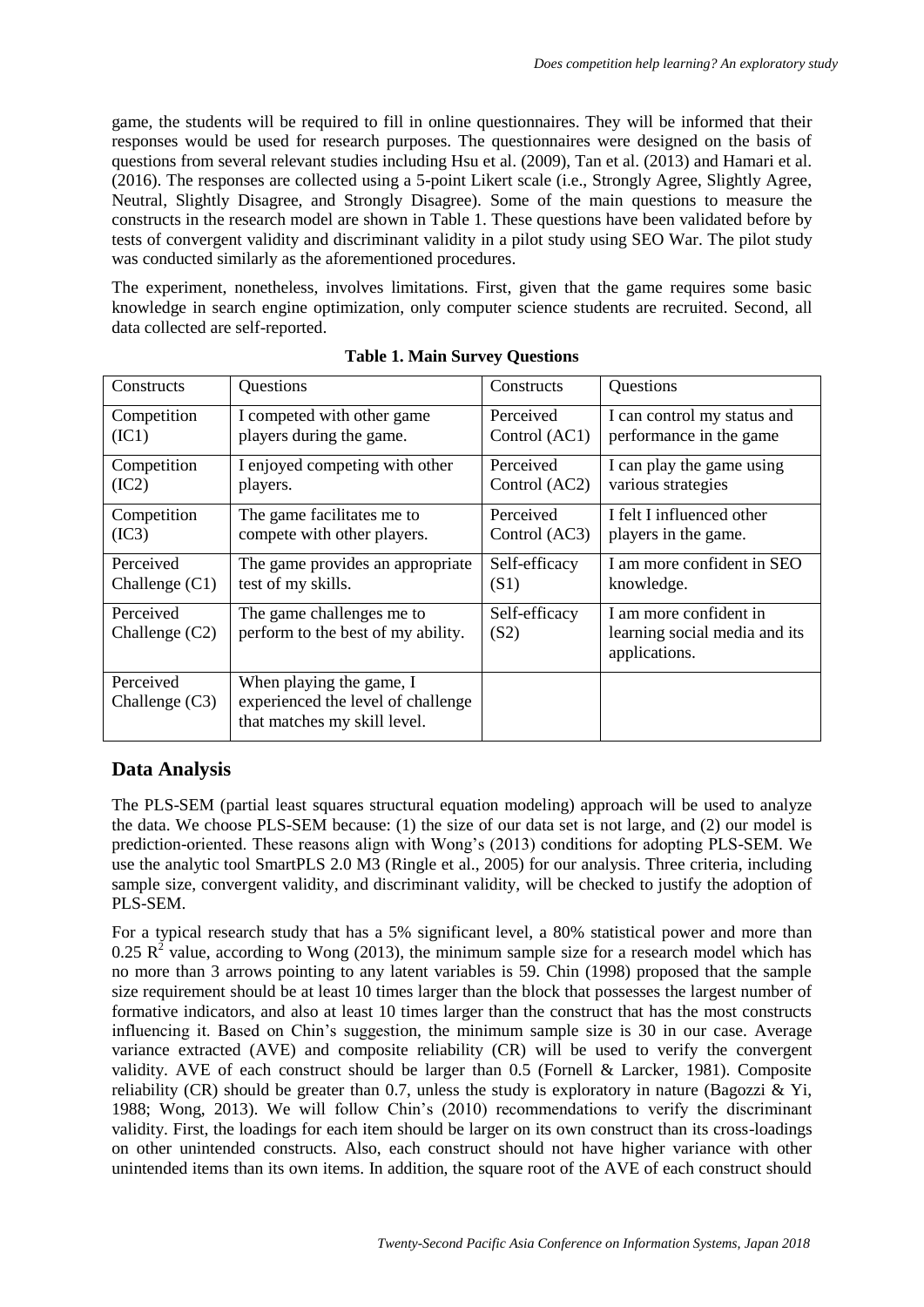also be greater than the correlation of the construct to other remaining constructs (Fornell & Larcker, 1981).

#### **Ongoing Work**

We expected to demonstrate two major mechanisms through which competition significantly leads to an increase in self-efficacy in a serious gaming environment. One is through challenge, and another is through control. The relationship between competition and self-efficacy is expected to be strongly and significantly mediated by perceived challenge and perceived control. The players will feel a sense of control through competition against others. They will also consider competition as an interpersonal challenge. In addition, competition is expected to have a strong total effect on self-efficacy in the serious gaming environment. This will demonstrate the significance of competition in deriving learning outcomes.

Moreover, we predicted that the learning effect of competition is partially, but not totally, mediated by perceived challenge and perceived control. The direct effect of competition on self-efficacy is expected to be strong and significant. This will support that competition is an important game attribute to which game designers should pay attention. The learning effects of competition are not simply a combined effect of challenge and control. Game designers can optimize the level of competition among players to optimize their serious gaming experience. However, if the direct effect of competition on self-efficacy is not significant, that competition is a critical game attribute for consideration of game designers will not be supported in our study. In such case, game designers might optimize the levels of challenge and control instead for the best serious gaming experience.

#### **References**

- Admiraal, W., Huizenga, J., Akkerman, S., and Ten Dam, G. 2011. "The concept of flow in collaborative game-based learning," *Computers in Human Behavior* (27:3), pp. 1185-1194.
- Bagozzi, R. P., and Yi, Y. 1988. "On the evaluation of structural equation models," *Journal of the Academy of Marketing Science* (16:1), pp. 74–94.
- Baker, A., Navarro, E. O., and Van Der Hoek, A. 2005. "An experimental card game for teaching software engineering processes,‖ *Journal of Systems and Software* (75:1-2), pp. 3-16.
- Bandura, A. 1989. "Human agency in social cognitive theory," *American Psychologist* (44:9), pp. 1175-1184.
- Bandura, A. 1991. "Human agency: The rhetoric and the reality. *American Psychologist* (46:2), pp. 157-162.
- Bandura, A., and Locke, E. A. 2003. "Negative self-efficacy and goal effects revisited," *Journal of applied psychology* (88:1), pp. 87-99.
- Burguillo, J. C. 2010. "Using game theory and competition-based learning to stimulate student motivation and performance," *Computers & Education* (55:2), pp. 566-575.
- Carlos, M. Z. J., and Awad-Aubad, G. 2007. "Requirements game: teaching software project management," *Clei Electronic Journal* (10:1), pp. 3-14.
- Chang, S. B., Deng, Y. C., Cheng, H. N., Liao, H. C., Yu, F. Y., and Chan, T. W. 2007. ―Implementation and evaluation of EduBingo for arithmetic drill,‖ in *The First IEEE International Workshop on Digital Game and Intelligent Toy Enhanced Learning,* T. W. Chen (ed.), IEEE, pp. 99-103.
- Chau, M., Wong, A., Wang, M., Lai, S., Chan, K. W. Y., Li, T. M. H., Chu, D., Chan, I. K. W. and Sung, W. K. 2013. "Using 3D virtual environments to facilitate students in constructivist learning," *Decision Support Systems*, 56, pp. 115-121.
- Cheng, H. N., Wu, W. M., Liao, C. C., and Chan, T. W. 2009. "Equal opportunity tactic: Redesigning and applying competition games in classrooms," *Computers & Education* (53:3), pp. 866-876.
- Chin, W. W. 1998. "The partial least squares approach to structural equation modeling,". In *Modern Methods for Business Research*, G.A. Marcoulides (ed.), Psychology Press, pp. 295-336.
- Chin, W. W. 2010. "How to write up and report PLS analyses," in V. E. Vinzi, W. W. Chin, J. Henseler and H. Wang (eds), *Handbook of Partial Least Squares*. Berlin Heidelberg: Springer, pp. 655-690.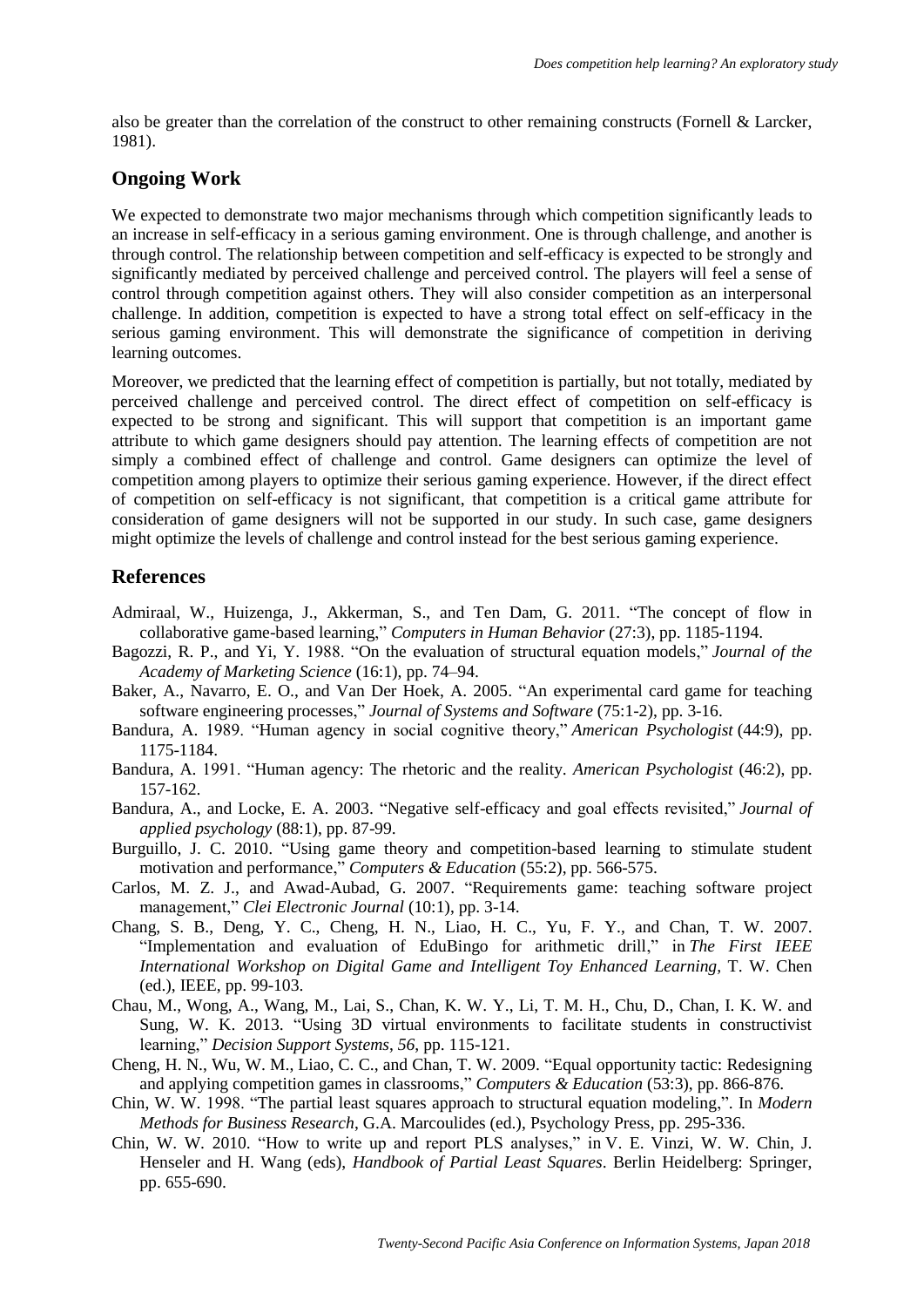Crawford, C. 1984. *The art of computer game design*. McGraw-Hill Osborne Media.

- Csikszentmihalyi, M. 1975. *Beyond boredom and anxiety*, San Francisco: Jossey-Bass.
- Csikszentmihalyi, M. 1996. *Flow and the psychology of discovery and invention*, New Yprk: Harper Collins.
- Deci, E. L., Betley, G., Kahle, J., Abrams, L., and Porac, J. 1981. "When trying to win: Competition and intrinsic motivation," *Personality and social psychology bulletin* (7:1), pp. 79-83.
- Dépret, E., and Fiske, S. T. 1993. "Social cognition and power: Some cognitive consequences of social structure as a source of control deprivation," in *Control motivation and social cognition*, G. Weary, F. Gleicher and K. L. Marsh (eds.), New York: Springer-Verlag, pp. 176-202.
- Driskell, J. E., and Dwyer, D. J. 1984. "Microcomputer videogame based training," *Educational technology* (24:2), pp. 11-17.
- Fernandes, J. M., and Sousa, S. M. 2010. "Playscrum-a card game to learn the scrum agile method,". in *Second International Conference on Games and Virtual Worlds for Serious Applications (VS-GAMES),* K. Debattista (ed.), IEEE, pp. 52-59.
- Fiske, S. T., and Dépret, E. 1996. "Control, interdependence and power: Understanding social cognition in its social context," *European review of social psychology* (7:1), pp. 31-61.
- Fong, G. 2006. "Adapting COTS games for military experimentation," *Simulation & Gaming* (37:4), pp. 452-465.
- Fornell, C., and Larcker, D. F. 1981. "Structural equation models with unobservable variables and measurement error: Algebra and statistics," *Journal of Marketing Research*, (18:3), pp. 382–388.
- Garris, R., Ahlers, R., and Driskell, J. E. 2002. "Games, motivation, and learning: A research and practice model," *Simulation & Gaming* (33:4), pp. 441-467.
- Hamari, J., Shernoff, D. J., Rowe, E., Coller, B., Asbell-Clarke, J., and Edwards, T. 2016. ―Challenging games help students learn: An empirical study on engagement, flow and immersion in game-based learning," *Computers in Human Behavior* (54), pp. 170-179.
- Hsu, S. H., Wen, M. H., and Wu, M. C. (2009). "Exploring user experiences as predictors of MMORPG addiction," *Computers & Education* (53:3), pp. 990-999.
- Kazimoglu, C., Kiernan, M., Bacon, L., and Mackinnon, L. 2012. "A serious game for developing computational thinking and learning introductory computer programming," *Procedia-Social and Behavioral Sciences* (47), pp. 1991-1999.
- Kiili, K. 2005. "Digital game-based learning: Towards an experiential gaming model," *The Internet and higher education*, (8:1), pp. 13-24.
- Kim, K., Schmierbach, M. G., Chung, M. Y., Fraustino, J. D., Dardis, F., and Ahern, L. 2015. "Is it a sense of autonomy, control, or attachment? Exploring the effects of in-game customization on game enjoyment," *Computers in Human Behavior* (48), pp. 695-705.
- Langer, E. J. 1975. "The illusion of control," *Journal of personality and social psychology* (32:2), pp. 311-328.
- Li, T. M., Chau, M., Wong, P. W., Lai, E. S., and Yip, P. S. 2013. "Evaluation of a web-based social network electronic game in enhancing mental health literacy for young people," *Journal of medical Internet research*, *15*(5).
- Lui, R. W. C., Lee, P. T. Y., and Ng, V. T. 2015. "Design and Evaluation of PMS: A Computerized Simulation Game for Software Project Management," *The Computer Games Journal*, (4:1-2), pp. 101-121.
- Lui, R. W. C., and Au, C. H. 2018. "Establishing an Educational Game Development Model: From the Experience of Teaching Search Engine Optimization," *International Journal of Game-Based Learning (IJGBL)*, *8*(1), pp. 52-73.
- Malone, T. W. 1981. "Toward a theory of intrinsically motivating instruction," *Cognitive science* (5:4), pp. 333-369.
- Malone, T. W., and Lepper, M. R. 1987. "Making learning fun: A taxonomy of intrinsic motivations for learning," in R.E. Snow, P.A. Federico, W.E. Montague (eds.), *Aptitude, learning, and instruction*, L. Erlbaum Associates, pp. 223–253.
- Marcolin, B. L., Compeau, D. R., Munro, M. C., and Huff, S. L. 2000. "Assessing user competence: Conceptualization and measurement,‖ *Information Systems Research* (11:1), pp. 37–60.